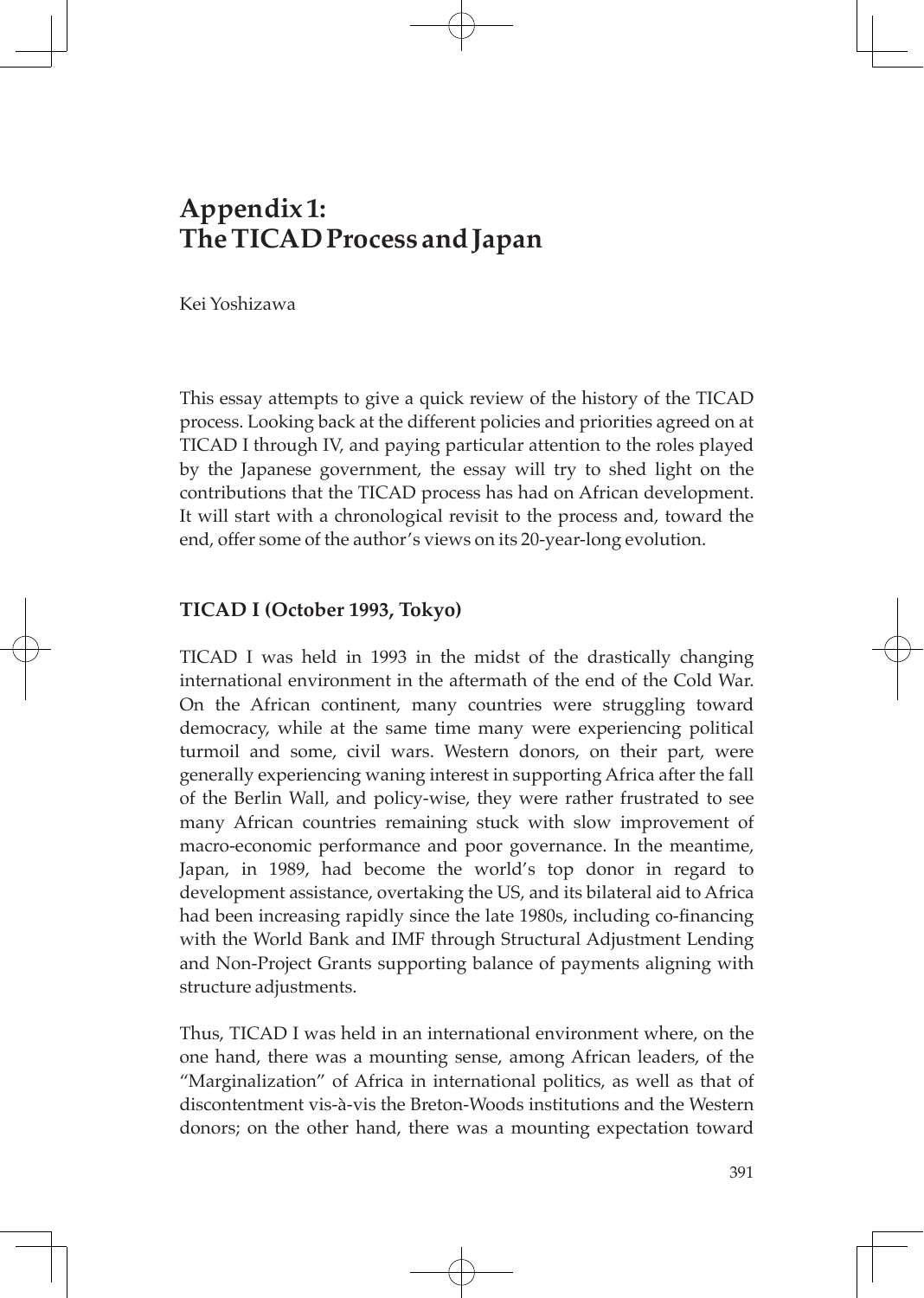Japan as an emerging, though a little unfamiliar, development partner. In 1993, as a multilateral forum, the conference was organized jointly by Japan, the UN, the UNDP and the GCA, $^1$  and was participated in by  $48$ African countries (5 of which were represented by their heads of state), 8 international organizations, 12 bilateral donor countries and the EC.

The first TICAD conference came up with a message that, as I see it, mixed the dominant policy orientation in the international aid community at the time and Japan's aid philosophy. The primary interests of the international community in the early 1990s were, on the economic front, economic reform toward a market economy and dealing with the debt crisis still lingering from the 1980s; and on the political/ administrative front, the priority was democratization and administrative and financial reforms that the Good Governance principle demanded. These agendas inevitably echoed strongly in the Tokyo Declaration of TICAD I, but the document also incorporated policies and philosophies upheld by the Japanese Government, such as self-help efforts, south-south cooperation and sharing Asian experiences for African development (Horiuchi 2006:28).

In retrospect, it seems that the Japanese aid policy for Africa at the time of TICAD I was rather broad and not as clear as those that would be expressed later at TICAD IV. The commitment of the Japanese Government was also rather limited at TICAD I. It was later in TICAD II and thereafter that Japanese policy orientation took concrete forms and were translated into action programs. Despite these limitations, TICAD I, and Japan's determination for African development that it represented, enhanced the expectations of African leaders for Japan; it was against this backdrop that the holding of TICAD II was announced in April 1996 (Horiuchi 2004: 24).

# **TICAD II (October 1998, Tokyo)**

Following the success of TICAD I, the Japanese government embarked on efforts toward taking the lead in agenda setting in African development and, more generally, in international development. The most notable result was the adoption of the Shaping the 21<sup>st</sup> Century, The

<sup>1.</sup> Global Coalition for Africa, a group of experts and intellectuals on political and economic issues regarding Africa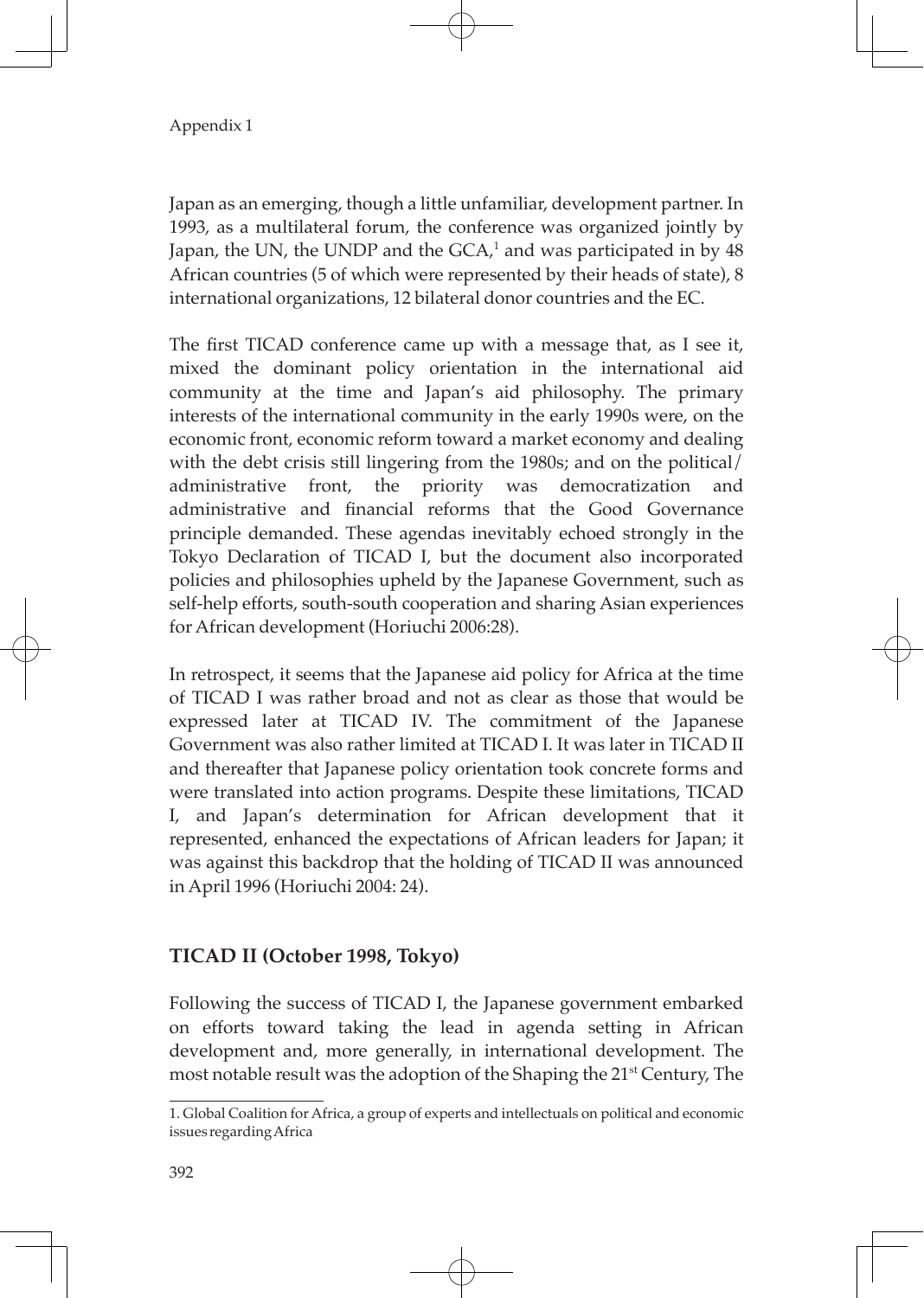Contribution of Development Cooperation, adopted at the DAC High Level Meeting held in May 1996 (Horiuchi 2004: 25), which was more broadly known as "DAC New Development Strategy".

The DAC New Development Strategy was different from the thendominant development paradigms that called primarily for Structural Adjustment and Good Governance. While these policies largely aimed at institutional and regulatory reforms, the DAC New Development Strategy urged that governments and partners focus on the results to be achieved through development, highlighting the importance of self-help efforts and clarifying the complementary role of development aid. It also introduced numerical targets – an expression of the results-focused orientation – on such domains as poverty reduction, social development (education, health), and environmental conservation and sustainable development.

These principles upheld in the DAC New Development Strategy were incorporated in the Tokyo Agenda for Action of TICAD II (Horiuchi 2004: 25); education, health and poverty reduction were identified as the key challenges.<sup>2</sup> In addition, eight numerical targets and 370 development projects, mostly reflecting the targets, were presented.<sup>3</sup>

Also, it was at TICAD II that the TICAD framework as we know it today started to be shaped and formalized; the principle of "support for selfhelp efforts" was adopted as the basic principle of TICAD to be called "Ownership and Partnership" (Horiuchi 2006: 30); and other characteristics of TICAD emerged, such as the emphasis on poverty reduction and social development, a results-oriented approach accompanying numerical targets, and support for South-South Cooperation.

This TICAD framework constituted a pioneering initiative in international efforts toward the adoption of the Poverty Reduction Strategy by the IMF and the World Bank (1999), MDGs by the United Nations (2000) and NEPAD (New Partnership for Africa's Development,

<sup>2.</sup> The Japanese government announced the provision of grant aid of about 90 billion yen over the subsequent five years in the fields of education, health and water supply.

<sup>3.</sup> UNDP reviewed the progress of the implementation of Tokyo Agenda for Action (UNDP 2003).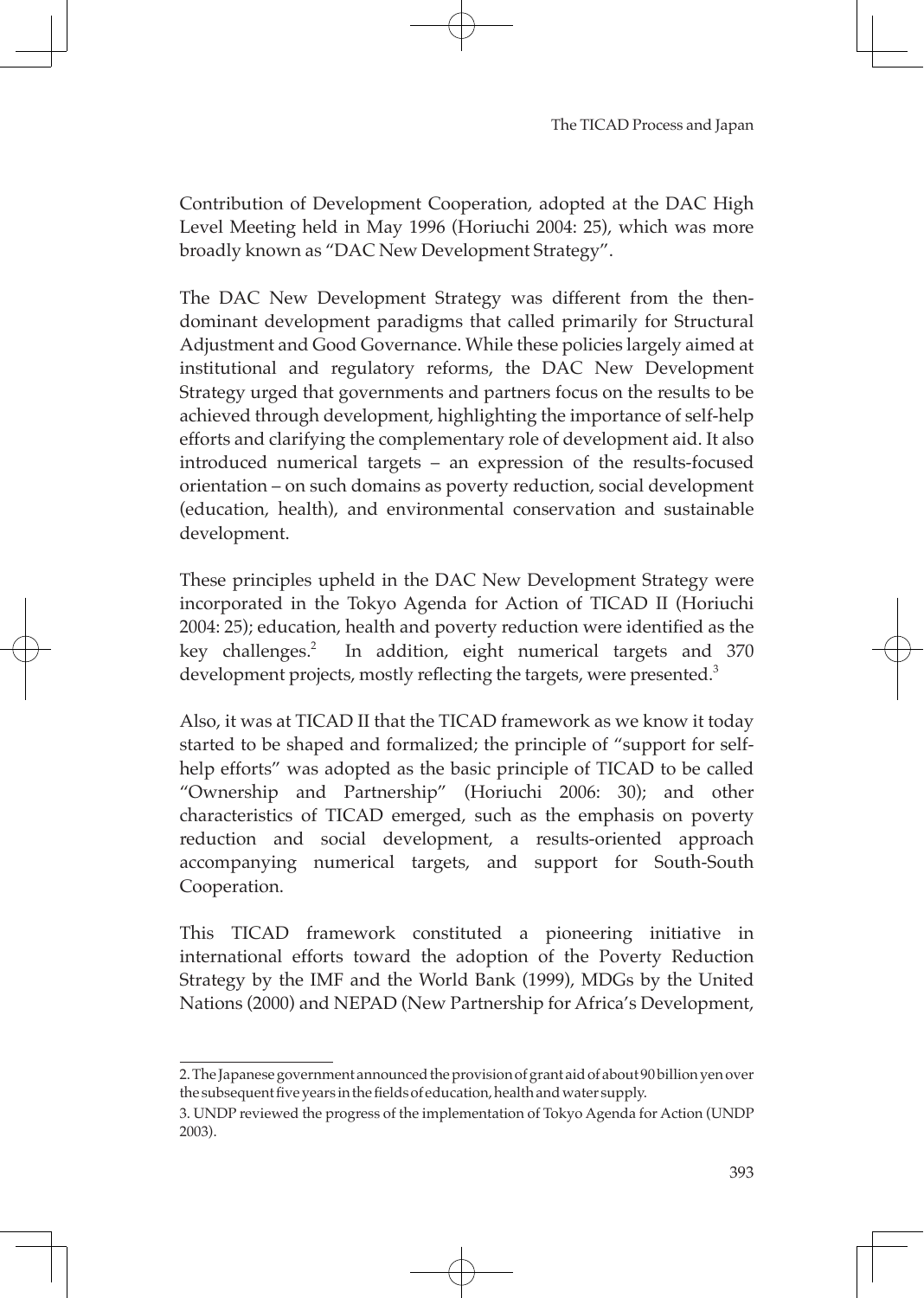2001).<sup>4</sup>

TICAD II also served as a platform to strengthen various then-existing international development-related initiatives. For example, the Tokyo Declaration and Tokyo Agenda for Action of TICAD II incorporated the HIPC Initiative (Lyon Summit in 1996) and other decisions made before TICAD II about external debt issues. Subsequently, the expanded HIPC Initiative (Cologne Summit in 1999) was agreed on based on ownership and partnership principles and emphasis on poverty reduction and social development. The World Bank became a co-organizer of TICAD in 2001.

# **TICAD III (September 2003, Tokyo)**

The most important topic of TICAD III was to support NEPAD (New Partnership for Africa's Development), which was presented to the international community at the TICAD ministerial-level meeting (December 2001, Tokyo). NEPAD was consistent with the basic principles of TICAD in that it emphasized ownership by African countries of their development process (Horiuchi 2006: 34). TICAD III agreed to mobilize the support of the international community and expand the partnership in its support. Concrete actions for supporting NEPAD were subsequently developed reflecting TICAD III outcomes; including Cross-Border Transport Infrastructure (CBTI) and One Stop Border Post (OSBP) initiatives highlighted in the TICAD IV Action Plan,<sup>5</sup> and the African Infrastructure Development Program (PIDA) formulated jointly by the African Development Bank, African Union Commission and the NEPAD Agency, adopted at the African Union Summit in 2012.

The Summary by the Chair of TICAD III confirmed the three pillars of African development, consisting of (1) people-centered development, (2) poverty reduction through economic growth, and (3) consolidation of peace. Highlighting "poverty reduction through economic growth" as the second pillar, this summary could arguably be understood as reflecting the position of the Japanese Government: in order to reduce poverty, economic growth must first of all be promoted – a position not

<sup>4.</sup> For details, see, for example, the Institute of International Affairs (2003)

<sup>5.</sup> Please see Chapter 8 of this volume.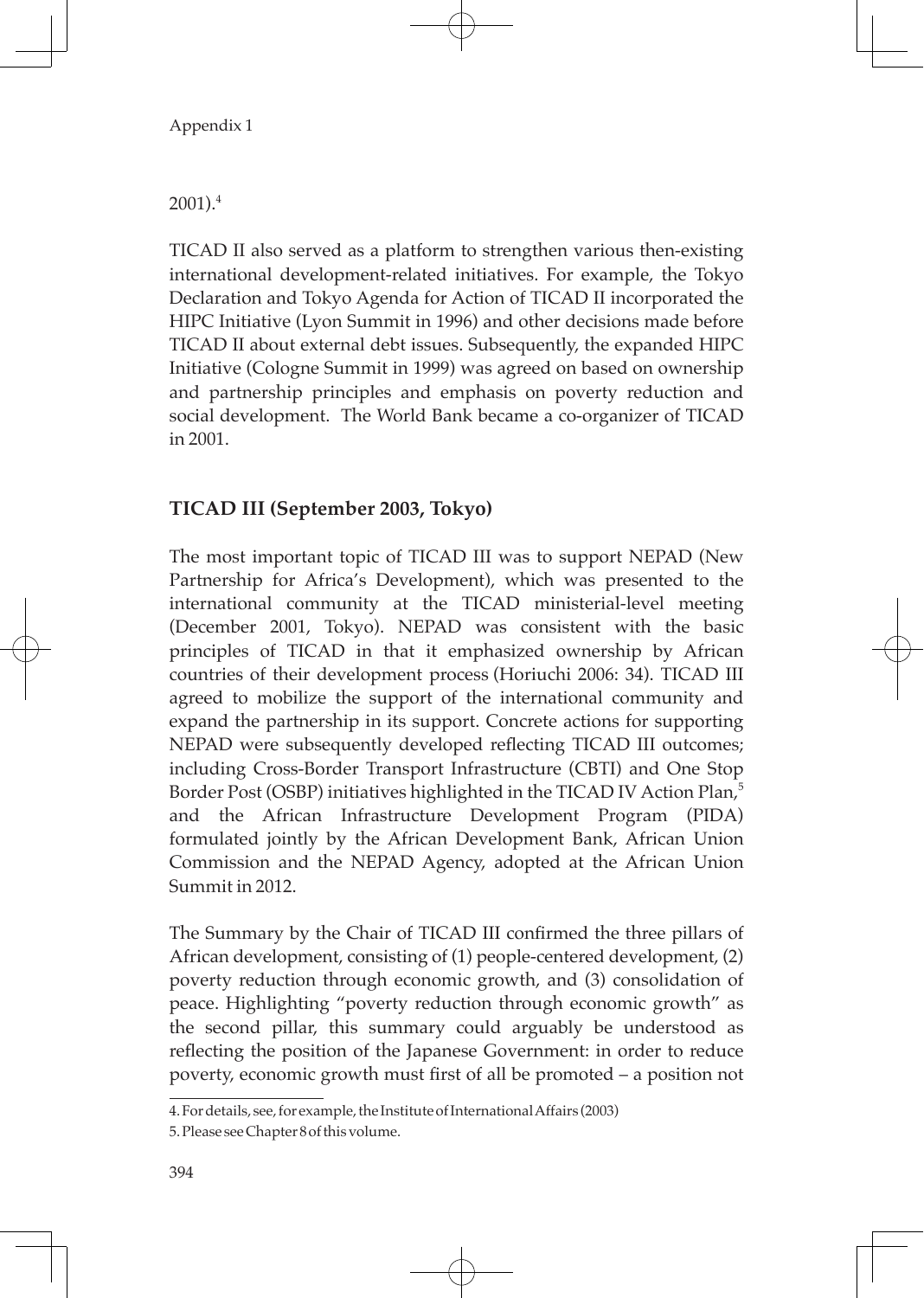necessarily identical with either the market-oriented approach promoted by the IMF and World Bank through structural adjustments, or with the position of the United Nations that was calling for a mobilization of a massive amount of development assistance funds to achieve MDGs by 2015.

Following this, this economic growth agenda became the central issue in the subsequent TICAD process, coinciding with the economic growth of Africa that had started in the early 2000s led by exports of energy and mineral resources. In TICAD IV, "Boosting economic growth" was made the first priority. And toward TICAD V, discussions are underway to move the agenda more in the direction of further acceleration of growth, as summarized by Japanese Foreign Minister Mr. Kishida in the TICAD V Ministerial Preparatory Meeting in March 2013.

# **TICAD Ⅳ (May 2008, Yokohama)**

TICAD IV was held in 2008. A total of 51 (out of 53) African countries participated in the conference, with 41 of them represented by heads of state or government. The conference positioned the issue of boosting economic growth as the first pillar, and came up with the outcome documents titled the Yokohama Declaration and Yokohama Action Plan, which clearly stated the commitments of the participants. Japan, for its part, announced that it would double its ODA to Africa and provide up to \$4 billion of new ODA loans over the following five years to support the continent's economic growth, despite its difficult fiscal position.

Another noteworthy development was the introduction of the follow-up mechanism for monitoring TICAD IV commitments and the Yokohama Action Plan; since 2009, follow-up ministerial meetings have been held every year to monitor the progress of these commitments. TICAD Progress Reports are compiled and reported to the ministerial meetings.

The TICAD IV Yokohama Declaration emphasized the importance of economic growth even more strongly than ever, putting it before other pillars, i.e., those related to MDGs, environmental issues and climate change, and consolidation of peace and good governance. The prioritization of economic growth in TICAD IV represented a remarkable shift from the traditional emphasis on social and human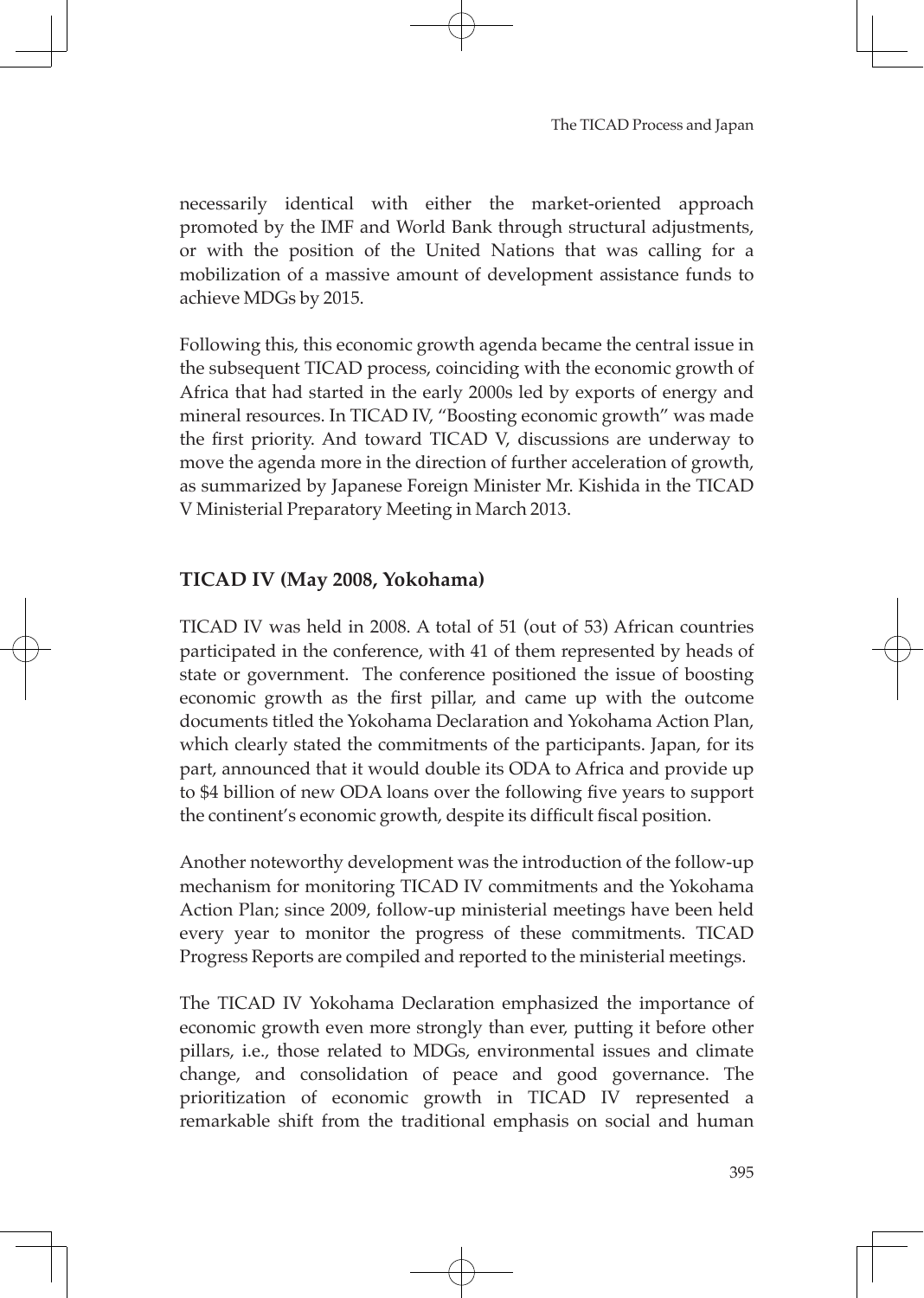development since TICAD I and toward the development of infrastructure, trade and investment, and partnership with the private sector.

However, prior to TICAD IV, Japan was constrained in mobilizing its financial resources for supporting economic growth in Africa, due primarily to the debt accumulation problem in Africa. This constraint was relieved by the final settlement of long-standing debt problems agreed on at the Gleneagles G8 Summit in 2005, prompting the Japanese government to announce its ODA Loan support package for Africa through co-financing with the African Development Bank (EPSA).<sup>6</sup> In TICAD IV, Japan pledged new ODA loans of up to \$4 billion over five years focused on cross-border infrastructure projects in transportation and the power sector to promote regional integration in Africa. This pledge of "Doubling ODA to Africa" under the difficult fiscal situation in Japan was initiated by the strong political leadership of the Fukuda administration at the time, by switching the main destination of the ODA budget, which had been largely directed to other regions.

This also marked a major turning point in Japanese assistance to Africa, which had been virtually limited to assistance in social and human development mainly through grant aid and Technical Cooperation. 7 The size of the pledged ODA loans (\$4 billion over five years) may not look significant enough when compared with the vast financing gap in infrastructure investment reported to amount to \$48 billion a year (World Bank 2008), but it could play an important role in complementing other financial resources, for example, through co-financing operations with the African Development Bank and the World Bank.

<sup>6.</sup> EPSA stands for Expanded Private Sector Assistance for Africa. It aims at the provision of ODA loans of \$1 billion over 5 years from 2005 through co-financing with the African Development Bank.

<sup>7.</sup> This does not mean that social and human development is no longer emphasized in the TICAD IV commitments of Japan; in parallel to infrastructure development, the Japanese contribution to the achievement of MDGs has also been strengthened through grant aid and Technical Cooperation as part of the commitment.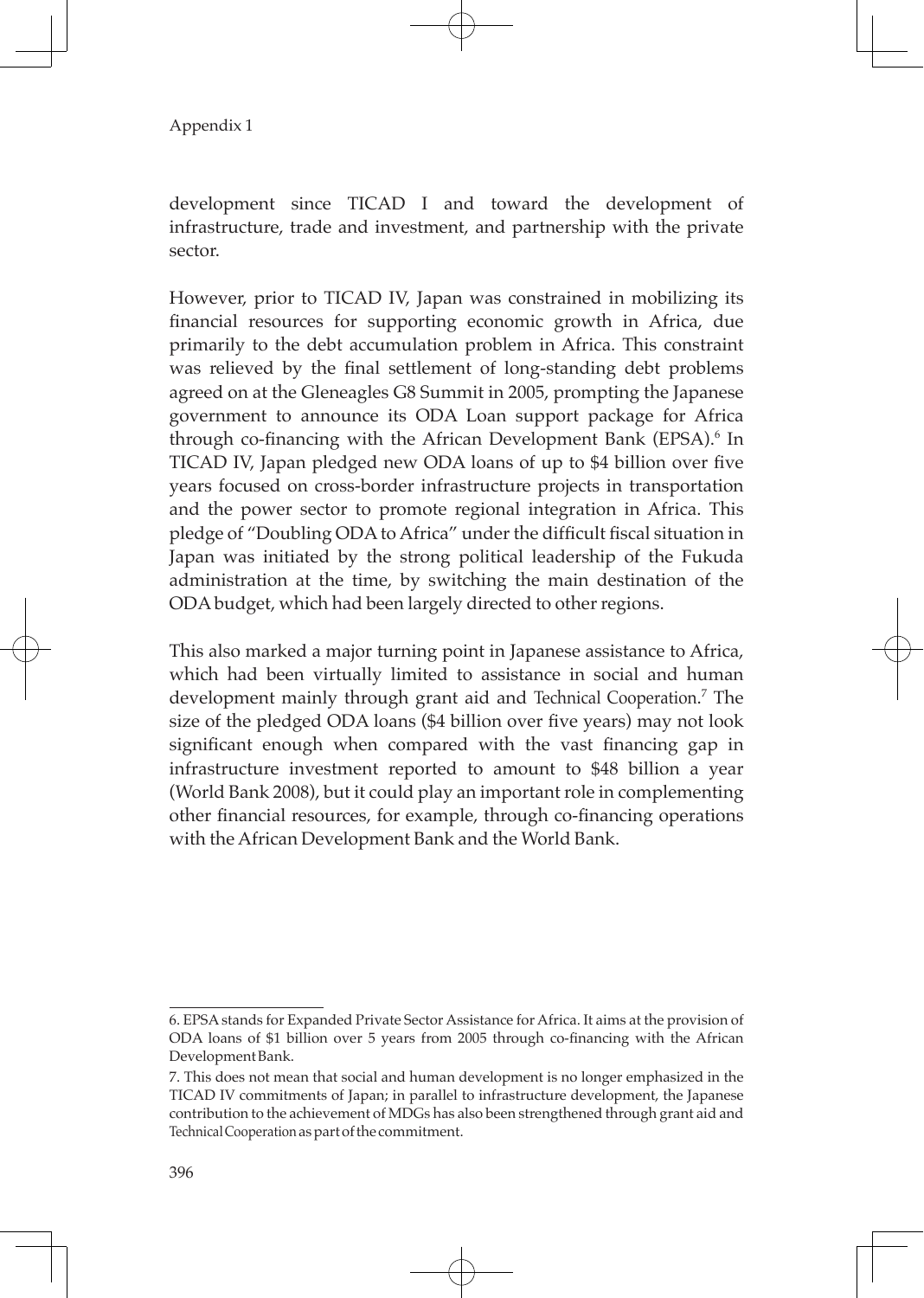#### Contributions of TICAD to African Development

So far, we have looked at the development of directions and priorities at respective TICAD meetings, summarized in Table 1 below.

|                     | <b>TICAD I (1993)</b>                                                                                                                                                                                                                                                                          | <b>TICAD II (1998)</b>                                                                                                                                                                                            | <b>TICAD III (2003)</b>                                                                                                                | <b>TICAD IV (2008)</b>                                                                                                                                                                             |
|---------------------|------------------------------------------------------------------------------------------------------------------------------------------------------------------------------------------------------------------------------------------------------------------------------------------------|-------------------------------------------------------------------------------------------------------------------------------------------------------------------------------------------------------------------|----------------------------------------------------------------------------------------------------------------------------------------|----------------------------------------------------------------------------------------------------------------------------------------------------------------------------------------------------|
| Outcome<br>document | Tokyo<br>Declaration on<br>African<br>Development                                                                                                                                                                                                                                              | Tokyo Agenda<br>for Action                                                                                                                                                                                        | Summary by the<br>Chair                                                                                                                | Yokohama<br>Declaration,<br>Yokohama<br><b>Action Plan</b>                                                                                                                                         |
| Priorities          | (1) Political and<br>economic<br>reforms<br>(2) Economic<br>development<br>through<br>activities of the<br>private sector<br>(3) Regional<br>cooperation<br>and regional<br>integration<br>(4) Emergency<br>relief and<br>development<br>(5) Asian<br>experience and<br>African<br>development | $(1)$ Social<br>development<br>and poverty<br>reduction:<br>Promoting<br>human<br>development<br>(2) Economic<br>development:<br>Promoting the<br>private sector<br>$(3)$ Basic<br>foundations<br>for development | $(1)$ People-<br>centered<br>development<br>(2) Poverty<br>reduction<br>through<br>economic<br>growth<br>(3) Consolidation<br>of peace | (1) Boosting<br>economic<br>growth<br>(2) Achieving<br><b>MDGs</b><br>(3) Consolidation<br>of peace and<br>good<br>governance<br>$(4)$ Addressing<br>environmental<br>issues and<br>climate change |

**Table 1.** Priorities in the outcome documents in TICAD I to IV

(Prepared by the author based on information of JICA et al. (2007 and 2013) and the website of the Ministry of Foreign Affairs)

We now have a look to see what contributions the whole process has made to African development.

To recapitulate, the following are some of the past major achievements of the TICAD process:

- ➢ Respect of the ownership of development through the formulation of the "ownership and partnership" principle at TICAD II.
- $\triangleright$  Facilitation of development initiatives through African ownership exemplified in such initiatives as NEPAD, agreed on at TICAD III.
- $\geq$  Emphasis on poverty reduction through economic growth as a pillar of the African development agenda at TICAD III, and the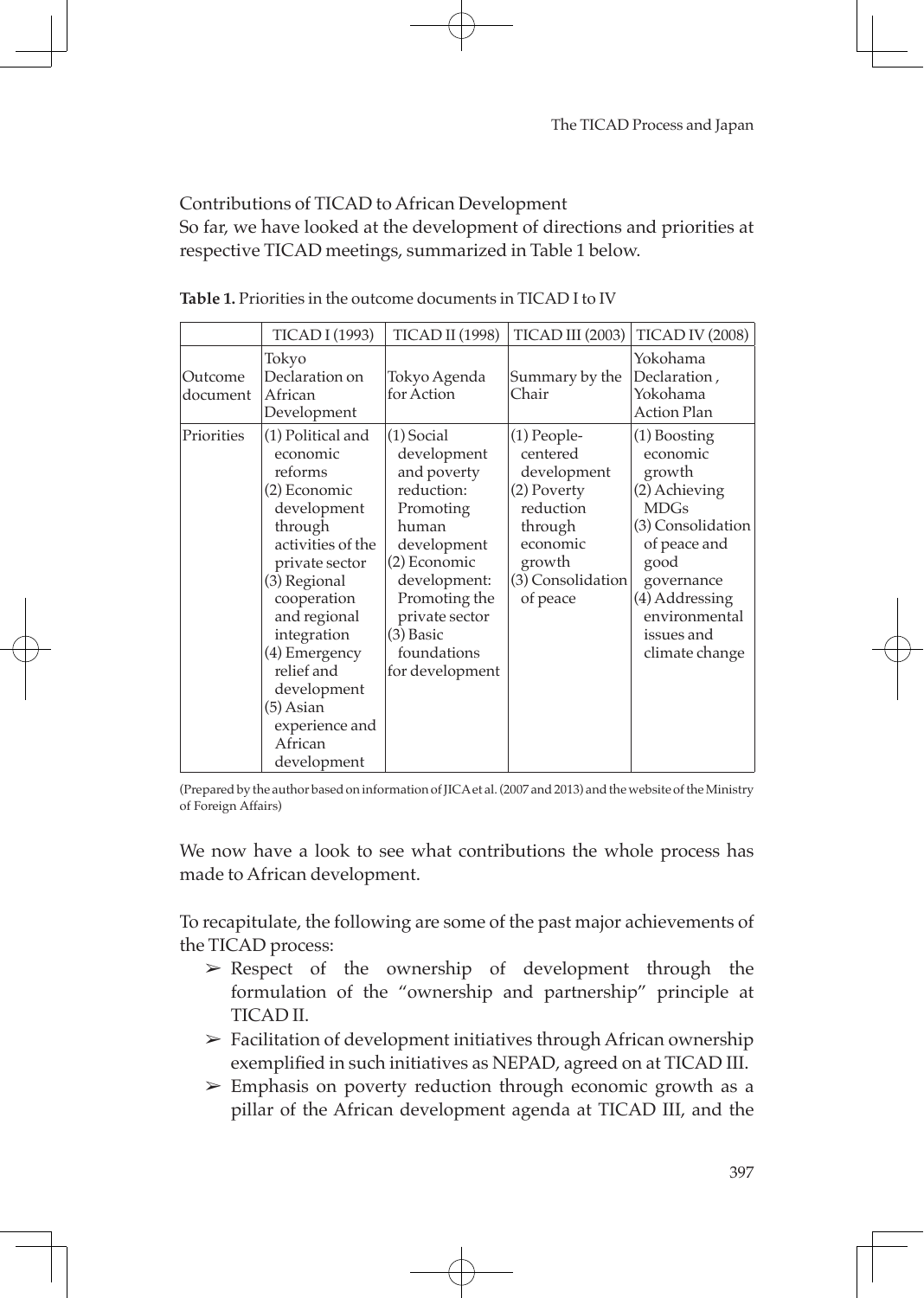introduction of a growth-oriented development strategy at TICAD IV.

- $\geq$  Development of action plans based on numerical targets and outcome goals as well as the establishment of a follow-up mechanism in TICAD IV.
- $\triangleright$  Promotion of south-south and especially Asia-Africa cooperation<sup>8</sup> since TICAD I.

The TICAD process also provided opportunities for the sharing of the development and growth experience between Asia and Africa, an agenda highlighted from TICAD I. The ideas drawn from Asian development experiences, like the role of the governments, growthoriented development strategies, emphasizing the importance of infrastructure, and strengthening of ownership, added some values to the development strategies in Africa, which had traditionally been led by Washington Consensus-based thinking since the 1990s (Horiuchi 2006: 30, and JICA et al. 2013).

TICAD is different from other fora on African development in its character as a global, open, and multilateral forum. While the EU, China, Korea, India and Turkey, and others have held similar-looking summits or ministerial-level meetings with AU and African governments, these meetings are held with the aim of strengthening bilateral partnerships between the host government or institution and Africa. Unlike these, TICAD is a summit-level meeting on African Development between African governments and TICAD co-organizers, i.e., the Government of Japan, the UN, the UNDP, the World Bank and the African Union Commission. TICAD has a unique character as a forum open to international institutions, civil societies, the private sector, and academics to discuss and reach consensus on the African development agenda and action plan for the next 5 years, not limited to a bilateral partnership and commitment between Japan and Africa.

As an open forum, the TICAD process has attracted the attention and participation of NGOs and the private sector. For example, the Japanese civil society, with the establishment of the Africa Japan Forum (AJF) in 1994, has been playing an important role in the TICAD process; their contributions included participating in the TICAD meetings, organizing side events and consultative meetings with the Ministry of Foreign

<sup>8.</sup> For more detailed discussion on south-south cooperation, see Chapter 13 of this volume.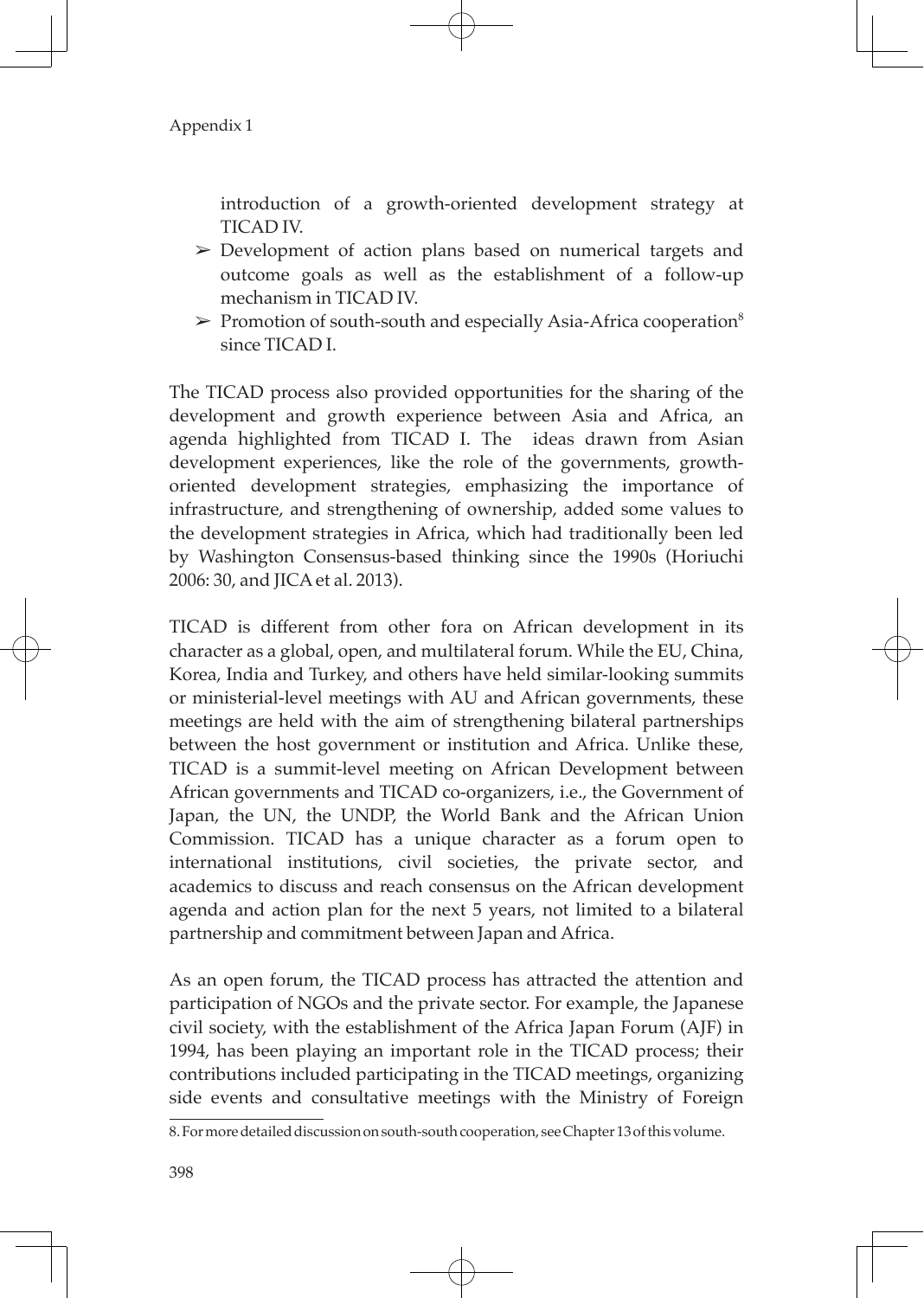Affairs, presenting policy recommendations to TICAD meetings, communication with the public on Africa, networking with African civil societies (TCSF 2008). The private sector was also an important partner: the Keidanren (Japan Business Federation) also holds consultative meetings with the Ministry of Foreign Affairs $^{\circ}$  and presents proposals to the Government of Japan on the TICAD process and public-private partnership in Africa (Keidanren 2013).

With the changing environment surrounding Africa and the whole world, the challenge for the future TICAD process could be how it can continue to further promote debates and garner resources for African development, both in public and private sectors, while strengthening its unique character as a global and open forum, and building on the rich experience and assets it has created over the last 20 years.

<sup>9.</sup> The Ministry of Foreign Affairs holds meetings with the civil society and the private sector for TICAD V (http://www.mofa.go.jp/mofaj/area/ticad/index.html)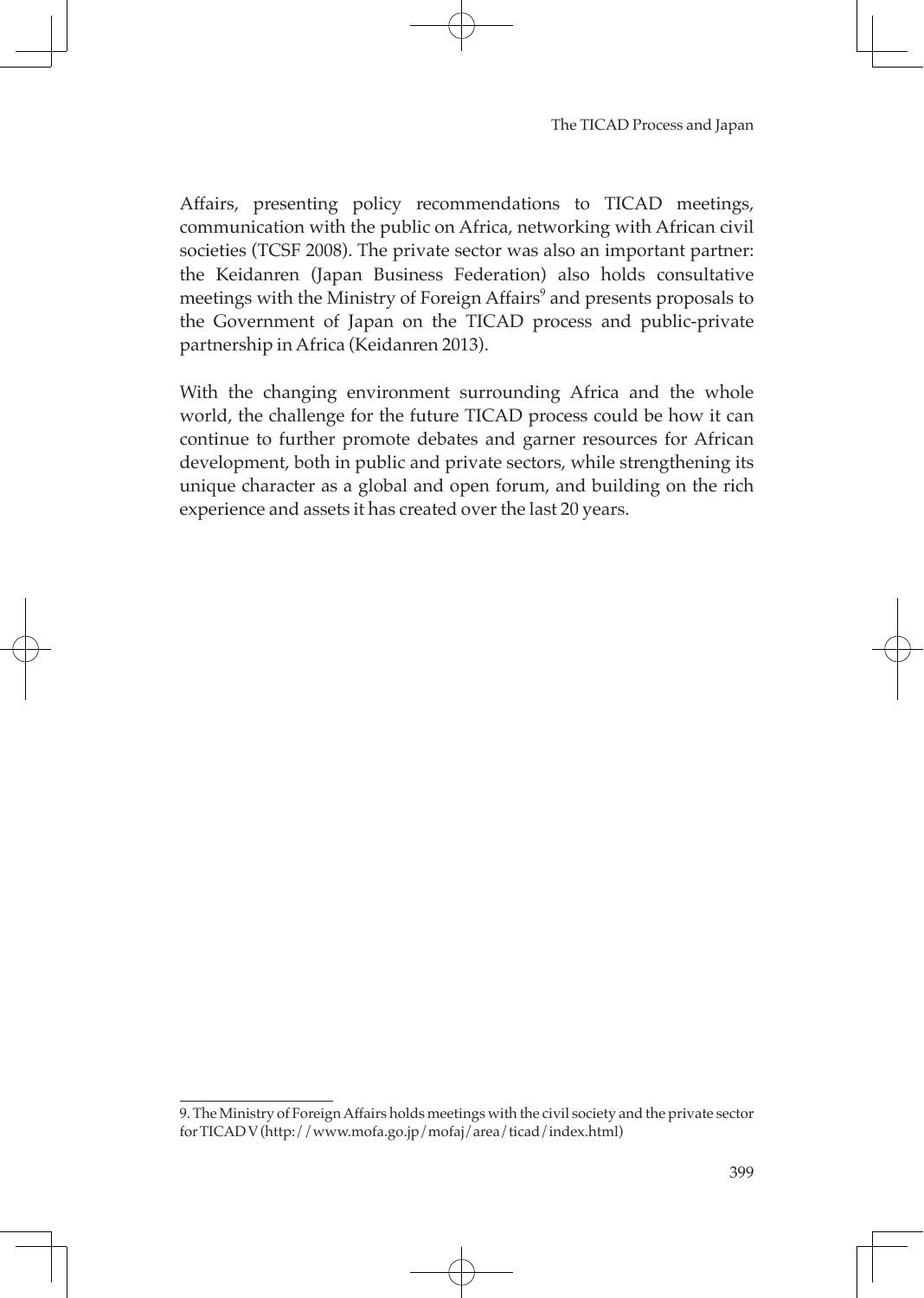## **References**

<Japanese books and documents>

- Horiuchi, S. 2004. Ten years of the footprint of the Tokyo International Conference on African Development (TICAD). n.p.
- Japan Institute of International Affairs. 2003. Review on the New Partnership for African Development (NEPAD). [In Japanese.] Foundation for Advanced Studies on International Development, Tokyo.
- Japan International Cooperation Agency, and Mitsubishi UFJ Research and Consulting. 2007. Project Study on the TICAD Process; Review of the past achievements and implications for future success: Final report.
- Japan International Cooperation Agency, and Mitsubishi UFJ Research and Consulting. 2013. TICAD 20<sup>th</sup> anniversary review
- Keidanren. 2013. Contributing to sustainable growth in Sub-Saharan Africa: The business community's Africa strategy towards TICAD V. http://www.keidanren.or.jp/policy/2013/ 007.html.
- Ministry of Foreign Affairs of Japan. 2009–2012. TICAD IV annual progress report 2008–2011. http://www.mofa.go.jp/mofaj/area/ ticad/report/index.html.
- Ministry of Foreign Affairs of Japan. 2004. 2003 White paper on official development assistance (ODA). Tokyo: National Printing Bureau of Japan.
- ODA Evaluation Committee. 2008. Evaluation report on assistance to Africa through the TICAD process. http://www.mofa.go.jp/ mofaj/gaiko/oda/shiryo/hyouka/kunibetu/ gai/ticad/pdfs/ jk07\_01\_0001.pdf.
- Organization for Economic Cooperation and Development (OECD), Development Assistance Committee (DAC). 1996. Shaping the 21<sup>st</sup> century: The contribution of development cooperation [summary in Japanese]. http://www.mofa.go.jp/mofaj/gaiko/oda/ doukou/dac/ sei\_1\_10.html.
- TICAD Civil Society Forum (TCSF) [Y. Ishida, and M. Obayashi, eds.]. 2008. 2007 citizen's white paper on policy for Africa. Kyoto: Koyo Shobo.

<English books and documents>

Horiuchi, S. 2006. TICAD after 10 years: A preliminary assessment and proposals for the future. In Japan, a model and a partner: Views and